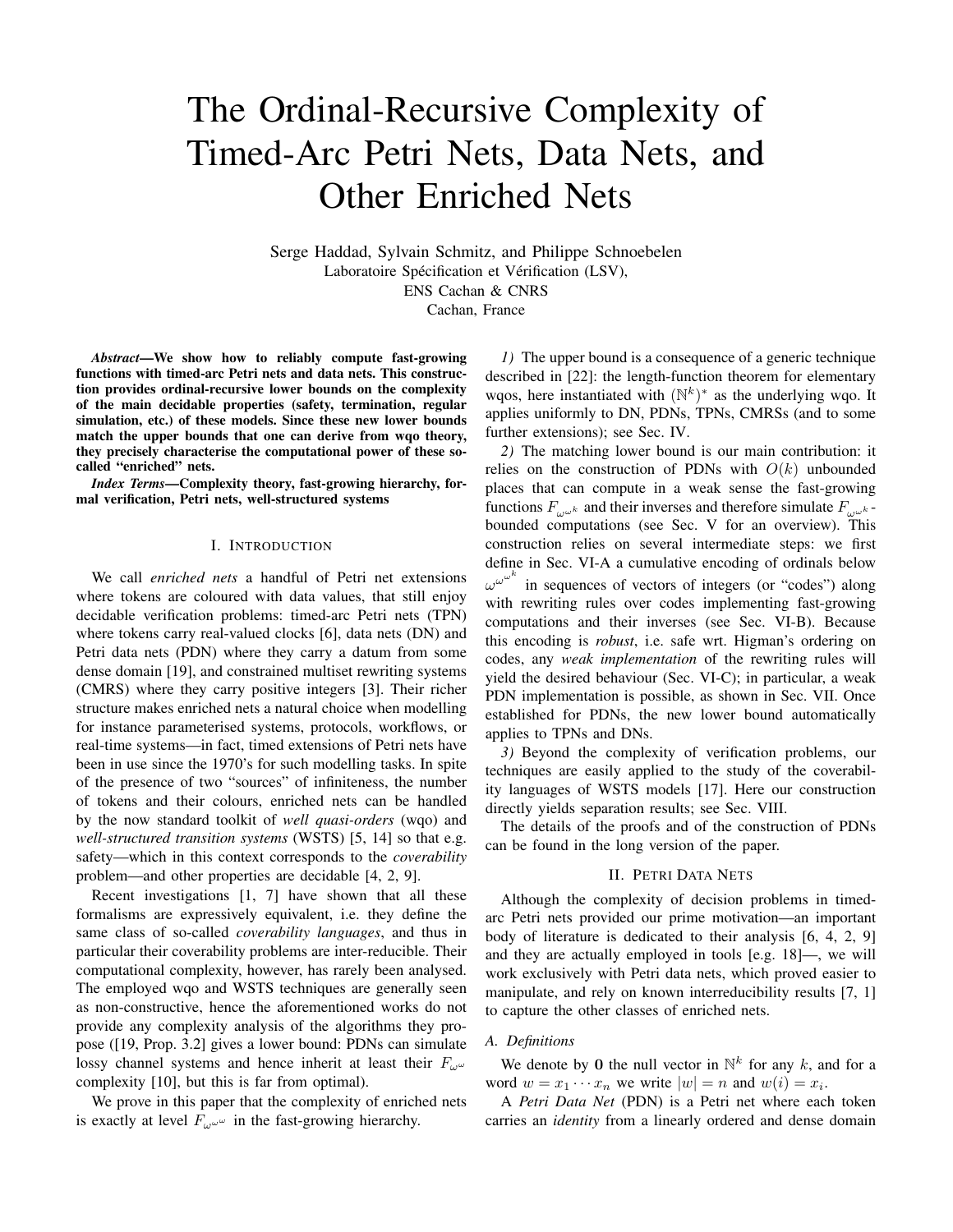$D$ . A marking s of a PDN with P as set of places could be seen, e.g., as a multiset of pairs in  $\mathbb{D} \times P$ , or as a map  $s \in (\mathbb{N}^P)^{\mathbb{D}}$ . However, two key features of PDNs will guide our choice of  $(N^{|P|} \setminus 0)^*$  for representing markings:

- 1) a marking s only has finitely many tokens, thus denoting  $d_1 < \cdots < d_m$  the identities that occur in s and gathering all the tokens that carry the same identity  $d_i$ , one obtains a (non-null) place vector  $v_i$  in  $\mathbb{N}^{|P|} \setminus \mathbf{0}$ : s can be written as a sequence  $(d_1, v_1) \cdots (d_m, v_m)$ , implicitly associating the null vector 0 with any  $d \in$  $\mathbb{D}\setminus\{d_1,\ldots,d_m\};$
- 2) the concrete identities  $d_i$  are irrelevant, and only their relative *order* is useful wrt. the dynamics of the net, thus s can safely be abstracted as the sequence  $v_1 \cdots v_m$  in  $(N^{|P|} \setminus 0)^*$ . (Also the choice of the concrete set  $\mathbb D$  is irrelevant.)

Every transition  $t$  of a PDN specifies a sequence of  $n$ ordered potential identities and for any such identity specifies the tokens *cons* to be consumed and *prod* to be produced. Thus  $cons(t)$  and  $prod(t)$  are two sequences of n (possibly null) place vectors.

Definition 1 (Petri Data Nets). A k*-dimensional Petri Data Net* (k-PDN) is a tuple  $\mathcal{N} = (P, T, cons, prod, s_0)$  where

- P is a finite set of  $k = |P|$  places,
- T is a finite set of transitions with  $P \cap T = \emptyset$ ,
- for every t in T, cons(t) and  $prod(t)$  are finite sequences in  $(N^k)^*$  with  $|cons(t)| = |prod(t)|$ , and
- $s_0$  is an initial marking in  $(\mathbb{N}^k \setminus \mathbf{0})^*$ .

Consider now a marking  $s \in (\mathbb{N}^k \setminus 0)^*$ . In order to fire a transition t with  $|cons(t)| = n$ , nondeterministically select  $n$  identities, consume some of their tokens as indicated by  $cons(t)$ , and produce new tokens with the identities specified by  $\text{prod}(t)$ . However, some of these *n* identities might not be present in s, and we should introduce null vectors wherever necessary:  $s' \in (\mathbb{N}^k)^*$  is a **0**-extension of  $s \in (\mathbb{N}^k \setminus \mathbf{0})^*$  (or s is the 0-*contraction* of  $s'$   $\stackrel{\text{def}}{\Leftrightarrow} s$  is obtained by removing all 0's from  $s'$ . Once an extension  $s'$  is built, select in it a subword of *n* vectors  $x_1, \ldots, x_n$  s.t. every vector contains enough tokens, i.e. with  $x_i \geq const(t)(i)$ . If the condition is fulfilled, the corresponding tokens are consumed and  $prod(t)(i)$  is added to the resulting vector, yielding a new sequence  $s''$ . This  $s''$  may contain null vectors, e.g. when all tokens with some identity have been consumed, hence the reached marking really is the **0**-contraction of  $s''$ . Note that any way of firing t requires at most  $n$  insertions. Examples of PDNs will be found in Section VII.

Definition 2 (Semantics of PDNs). The *transition system* associated with a k-PDN  $\mathcal{N} = (P, T, cons, prod, s_0)$  is  $(S, s_0, \rightarrow)$  with state set  $S \stackrel{\text{def}}{=} (\mathbb{N}^k \setminus \mathbf{0})^*$  and transition relation  $\rightarrow \frac{def}{=} \bigcup_{\substack{t \in T \\ t \neq 0}} \xrightarrow{t}$ , where  $s \xrightarrow{t} s'$  for  $t \in T$  iff, letting  $n = |cons(t)|$ :

- there exists  $u_0x_1u_1 \cdots u_{n-1}x_nu_n$  a 0-extension of s with for all  $i, u_i \in (\mathbb{N}^k)^*$  and  $x_i \in \mathbb{N}^k$ ;
- for i in  $\{1, ..., n\}$ ,  $x_i \geq const(t)(i)$ ;

• and defining  $y_i = x_i - const(t)(i) + prod(t)(i)$ , s' is the 0-contraction of  $u_0y_1u_1 \cdots u_{n-1}y_nu_n$ .

Below we consider three decision problems for PDNs:

- *(Strong) Coverability:* Given  $\mathcal N$  and  $p \in P$ , can we reach a configuration where  $p$  holds at least one token?
- *Boundedness*: Given  $N$ , is the set of reachable configurations in S finite?

*Termination*: Given  $N$ , is every run finite?

## *B. PDNs as Well-Structured Transition Systems*

A wqo  $(A, \leq)$  is a set A endowed with a transitive and reflexive relation  $\leq$  s.t. every infinite sequence  $\sigma = a_0, a_1, \cdots$ of elements of A contains a pair  $a_i \leq a_j$  for some  $i < j$ . Some classical examples of wqos are

- *Dickson's Lemma*:  $(\mathbb{N}^k, \leq)$  with the product ordering defined by  $\mathbf{x} \leq \mathbf{y} \stackrel{\text{def}}{\Leftrightarrow} \forall 0 \leq j < k, \mathbf{x}[j] \leq \mathbf{y}[j],$
- *Higman's Lemma*: if  $(A, \leq)$  is a wqo, then  $(A^*, \leq_*)$  the set of finite sequences of elements of  $A$  along with the subword embedding ordering is also a wqo, where  $\leq_*$  is defined by  $s \leq_* s' \stackrel{\text{def}}{\Leftrightarrow} s = a_1 \cdots a_n, s' =$  $x_0b_1x_1\cdots b_nx_n$  with  $x_0,\ldots,x_n$  in  $A^*$  and  $a_i\leq b_i$ for all  $1 \leq i \leq n$ .

The transition system associated with a PDN (see Definition 2) is *well-structured* [5, 14] for the wqo  $(S, \leq_*)$ : if  $s_1 \stackrel{t}{\rightarrow} s_2$  and  $s_1 \leq_* s_3$ , then there exists  $s_4$  s.t.  $s_2 \leq_* s_4$  and  $s_3 \stackrel{t}{\rightarrow} s_4$ . This (strict) *compatibility* of the transition relation with the ordering allows to employ generic algorithms for deciding coverability, boundedness, and termination. In fact, the same generic WSTS algorithms show that coverability, boundedness and termination are decidable

- for TPNs [2], even when extended with *read arcs* [9] or *transport arcs* [18],
- for CMRSs [3], and
- as far as coverability and termination are concerned, for DNs [19]. Compared to PDNs, these allow so-called *whole-place* operations that can e.g. duplicate or erase the whole contents of some places, and/or transfer them to other places, which makes their compatibility non-strict and indeed their boundedness problem is undecidable.

#### III. ORDINAL RECURSIVE COMPLEXITY

The enormous complexity of some decidable problems on WSTSs requires the introduction of complexity classes spanning way beyond the usual polynomial or exponential hierarchies. The complexity classes we consider are generated by ordinal-indexed *subrecursive hierarchies*, like the Hardy hierarchy and the fast-growing hierarchy. See [12] for a selfcontained presentation; we only recall below the notions and notations that are required for our construction in Section VI.

It is well-known that any ordinal  $\alpha < \varepsilon_0$  can be written uniquely in Cantor Normal Form (CNF). In this paper we use a dotted addition symbol " $+$ " when we want to stress that an ordinal term is in CNF. Thus, when we write

$$
\alpha = \omega^{\alpha_1} \dotplus \cdots \dotplus \omega^{\alpha_p} \,, \tag{1}
$$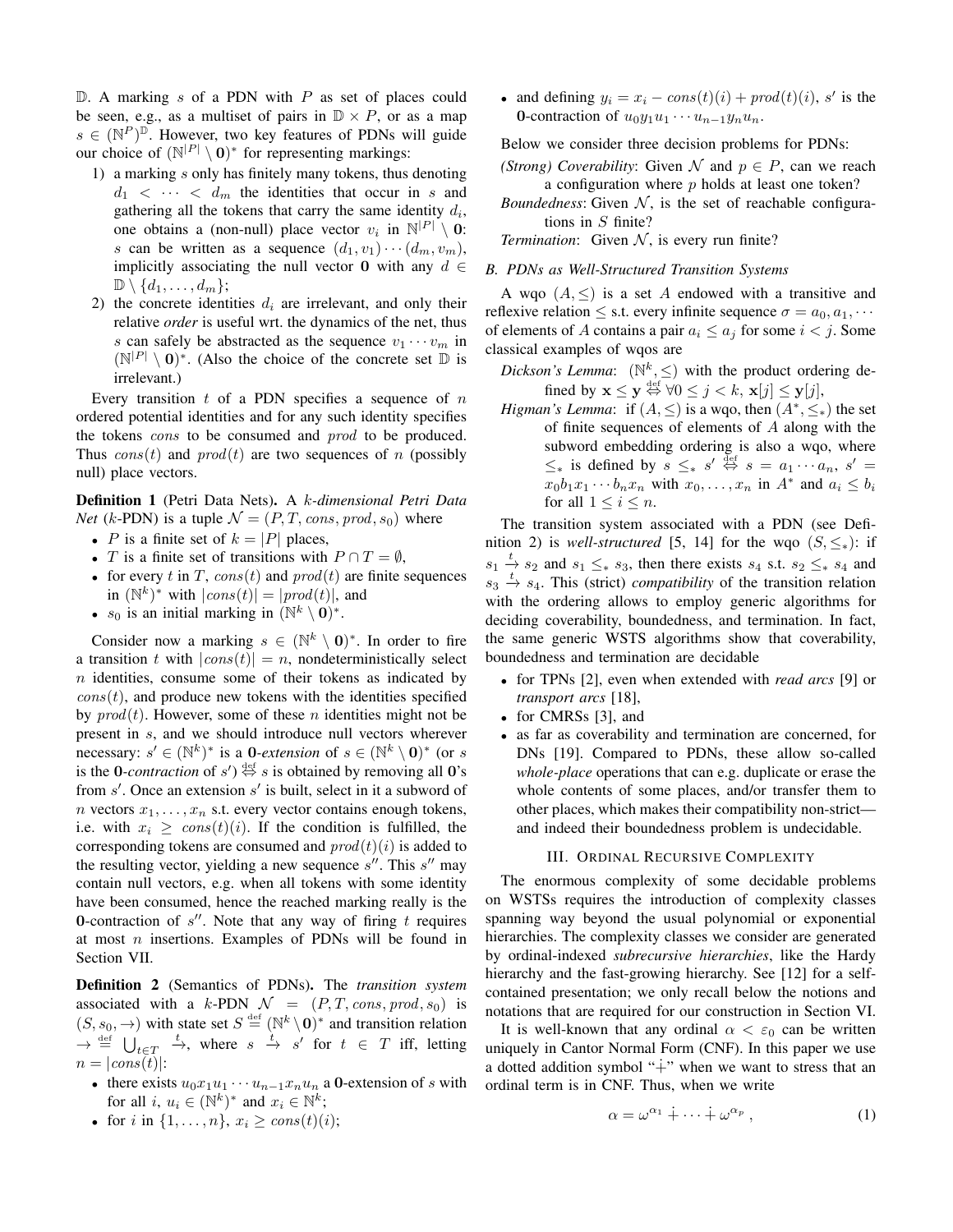we mean that not only the equality (1) holds, but also that  $\alpha_p \leq \ldots \leq \alpha_1 < \alpha$ , as required by CNF. (NB: we allow writing  $\alpha \dot{+} \alpha'$  when  $\alpha$  or  $\alpha'$  is 0.)

Subrecursive hierarchies are defined through assignments of *fundamental sequences*  $(\lambda_n)_{n<\omega}$  for limit ordinals  $\lambda < \varepsilon_0$ , verifying  $\lambda_n < \lambda$  for all x and  $\lambda = \sup_n \lambda_n$ . A standard assignment is defined by:

$$
(\gamma \dot{+} \omega^{\alpha+1})_n \stackrel{\text{def}}{=} \gamma \dot{+} \omega^{\alpha} \cdot \omega_n, \quad (\gamma \dot{+} \omega^{\lambda})_n \stackrel{\text{def}}{=} \gamma \dot{+} \omega^{\lambda_n}, \tag{2}
$$

together with  $\omega_n \stackrel{\text{def}}{=} n$ . Writing  $\Omega$  for the ordinal  $\omega^{\omega^{\omega^{\omega}}},$  this yields for instance  $\Omega_k = \omega^{\omega^{\omega^{\omega}}}$  and  $(\Omega_k)_k = \omega^{\omega}$ .

The *Hardy hierarchy*  $(H^{\alpha} : \mathbb{N} \to \mathbb{N})_{\alpha < \varepsilon_0}$  is defined by  $H^0(n) \stackrel{\text{def}}{=} n$  and

$$
H^{\alpha+1}(n) \stackrel{\text{def}}{=} H^{\alpha}(n+1), \qquad H^{\lambda}(n) \stackrel{\text{def}}{=} H^{\lambda_n}(n). \tag{3}
$$

Observe that  $H<sup>1</sup>$  is the successor function, and more generally  $H^{\alpha}$  is the  $\alpha$ th iterate of the successor function, using diagonalisation to treat limit ordinals. The *fast growing hierarchy*  $(F_\alpha : \mathbb{N} \to \mathbb{N})_{\alpha < \varepsilon_0}$  can be defined by  $F_\alpha \stackrel{\text{def}}{=} H^{\omega^\alpha}$ , resulting in  $F_0(n) = H^1(n) = n + 1$ ,  $F_1(n) = H^{\omega}(n) = H^n(n) =$  $2n, F_2(n) = H^{\omega^2}(n) = 2^n n$  being exponential,  $F_3$  nonelementary, and  $F_{\omega}$  an Ackermannian function.

By applying elementary closure operations to the collection of functions  $(F_\beta)_{\beta<\alpha}$  along with the addition, projection and zero functions, one obtains a hierarchy  $(\mathscr{F}_{\alpha})_{\alpha}$  known as the *extended Grzegorczyck hierarchy* [20], which characterises several natural classes of functions; for instance  $\mathcal{F}_0 = \mathcal{F}_1$  is the class of linear functions,  $\mathcal{F}_2$  that of elementary ones,  $\bigcup_{k \in \mathbb{N}} \mathcal{F}_k$  of primitive-recursive ones, and  $\bigcup_{k \in \mathbb{N}} \mathcal{F}_{\omega_k}$ of multiply-recursive ones. The hierarchy is strict for all  $0 < \alpha < \alpha'$ :  $\mathscr{F}_{\alpha} \subsetneq \mathscr{F}_{\alpha'}$ , in particular because  $F_{\alpha'} \notin \mathscr{F}_{\alpha}$ .

The  $(F_{\alpha})_{\alpha}$  hierarchy provides a more abstract packaging of the main stops in the extended Grzegorczyk hierarchy and requires lighter notation than the Hardy hierarchy  $(H^{\alpha})_{\alpha}$ . However, with its tail-recursive definition, the Hardy hierarchy is easier to implement as a while-program or as a counter machine. Below we weakly implement Hardy computations with PDNs. Formally, a (forward) *Hardy computation* is a sequence  $\alpha_0, n_0 \rightarrow \alpha_1, n_1 \rightarrow \alpha_2, n_2 \rightarrow \cdots \rightarrow \alpha_{\ell}, n_{\ell}$  of evaluation steps implementing Eq. (3) seen as left-to-right rewrite rules. It guarantees  $\alpha_0 > \alpha_1 > \alpha_2 > \cdots$  and  $n_0 \leq n_1 \leq n_2 \leq \cdots$  and keeps  $H^{\alpha_i}(n_i)$  invariant. We say it is *complete* when  $\alpha_{\ell} = 0$  and then  $n_{\ell} = H^{\alpha_0}(n_0)$  (we also consider incomplete computations). A *backward* Hardy computation is obtained by using Eq. (3) as right-to-left rules. For instance,  $\Omega, k \to \Omega_k, k \to (\Omega_k)_k, k$  constitute the first three steps of the forward Hardy computation starting from  $\Omega, k$  if  $k > 0$ .

## IV. COMPLEXITY UPPER BOUNDS

A key insight for the complexity analysis of WSTS algorithms is that the use of wqos yields not only algorithm termination, but also upper complexity bounds:

Theorem 3 (Upper Bound). *Coverability and termination for PDNs, DNs, TPNs, and CMRSs, are in*  $F_{\omega^{\omega^{\omega}}} (n+O(1)).$ 

For this result, as explained in [13, 22], we merely need to find out (1) what is the complexity of a step of the WSTS (in the case of PDNs, transitions perform simple affine operations in  $\mathcal{F}_1$ ), and (2) the *maximal order type* of the wqo, which is a measure of its complexity (this is  $\Omega_k$  for a k-PDN). By the length function theorem for elementary wqos (see full version of [22]), we then obtain a parameterised upper bound in  $\mathscr{F}_{\omega\omega k}$  for the decision problems of k-PDNs mentioned in Section II-B, and a uniform  $F_{\omega^{\omega^{\omega}}}$  upper bound (which asymptotically majorises every function in  $\bigcup_k \mathcal{F}_{\omega^{\omega^k}}$  when the dimension is not fixed.

These upper bounds hold more generally for  $k$ -DNs, as they have the same order type and their extra whole-place operations are still in  $\mathcal{F}_1$ . Regarding TPNs and CMRSs, the  $F_{\omega^{\omega}}$  upper bound also holds; however here the main parameter in the parameterised complexity—which appears as the exponent on top of the tower of  $\omega$ 's—is not simply the dimension  $k$  but  $km$  where  $m$  is the maximal constant that appears in the constraints put on transitions or in the initial marking.

## V. COMPLEXITY LOWER BOUNDS

We now describe the proof plan for our main result.

# Theorem 4 (Lower Bound). *Coverability and termination for PDNs are* Fωωω *-hard.*

This follows from a reduction from the halting problem for Minsky machines (MM)  $M$  with counters bounded by  $F_{\omega^{\omega^{\omega}}}(|M|)$ . The proof is done by assembling two constructions (described in the following sections). The schematics (see Fig. 1) are similar to earlier constructions for lossy channel systems or counter machines and the reader can refer to [23, 10] where more lower-level details are given. We outline it as a motivation for the following sections.



Fig. 1. Schematics for Theorem 4.

*1) Direct Computation:* For a provided size k, we first construct (see Section VII) a PDN  $\mathcal{N}_H[k]$  initialised with a pair  $\alpha_0, n_0 \stackrel{\text{def}}{=} (\Omega_k)_k, k$  and that tries to rewrite it  $\alpha_0, n_0 \rightarrow$  $\alpha_1, n_1 \rightarrow \cdots \rightarrow \alpha_{\ell}, n_{\ell}$  in a way that reflects precisely the complete Hardy derivation issuing from  $\alpha_0$ ,  $n_0$ , thus computing  $n_\ell = H^{\alpha_0}(n_0) = H^{\Omega}(k)$ . There are two difficulties here. First, one has to encode ordinals in sequences of vectors (i.e.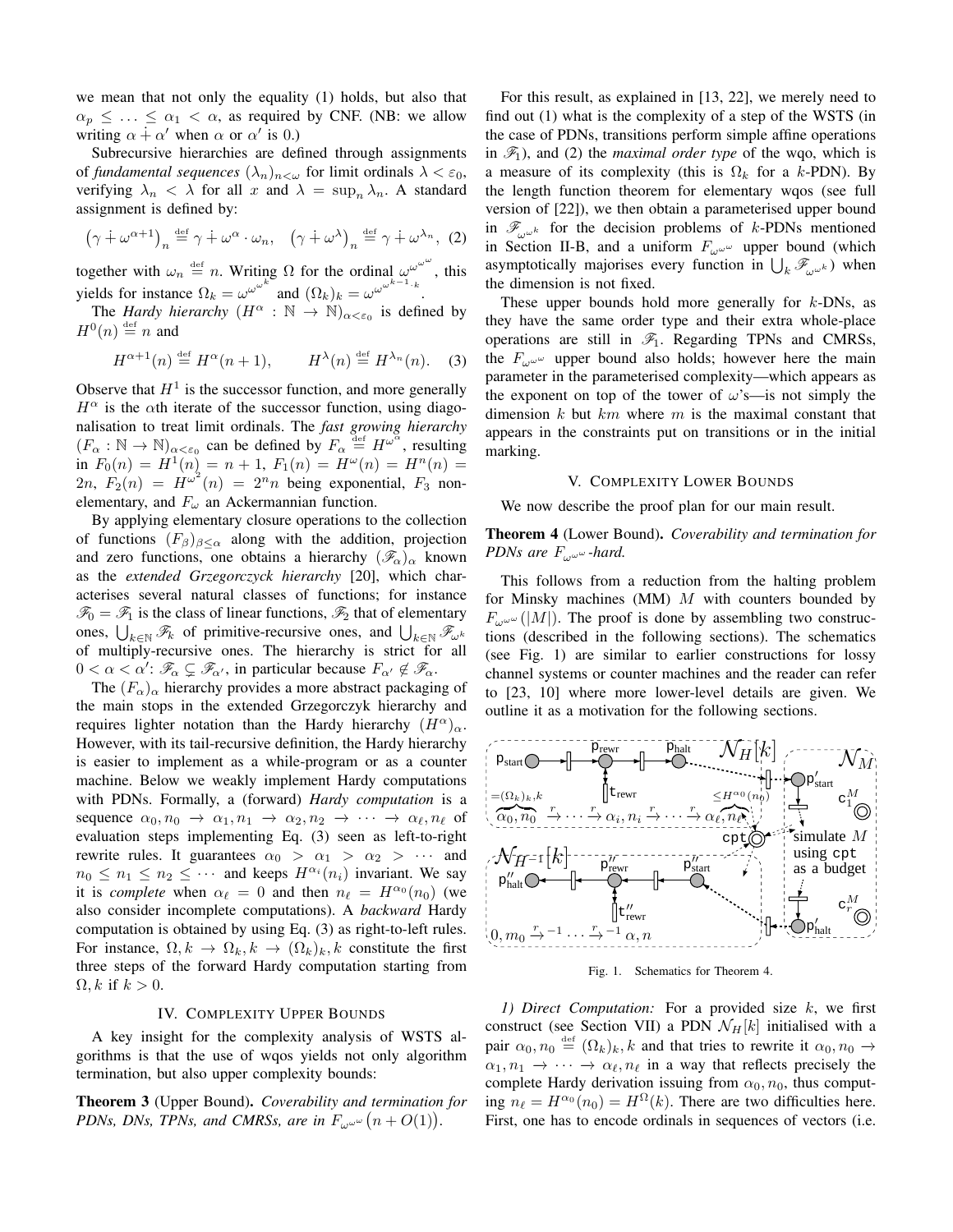in PDN configurations) and this is the topic of Section VI. Secondly, our PDN only performs Hardy computations in a weak sense. What is guaranteed is the following:

**Lemma 5** (See Section VII).  $\mathcal{N}_H[k]$  *is "complete": Starting with*  $\alpha_0 = (\Omega_k)_k$ ,  $\mathcal{N}_H[k]$  *can perform the exact Hardy computation and halt with*  $\alpha_{\ell} = 0$  *and*  $n_{\ell} = H^{\Omega}(k)$ *.*  $\mathcal{N}_H[k]$  *is "safe": Any halting computation in*  $\mathcal{N}_H[k]$ *, correct or incorrect, has*  $n_\ell \leq H^{\Omega}(k)$ .

*2) Simulation:* Now consider some MM M of size k. An easy (see [11, §7] or [21, §4]) and classic construction yields a PDN  $\mathcal{N}_M$  that simulates M as far as halting is concerned:  $\mathcal{N}_M$ has unbounded places  $c_1^M, \ldots, c_r^M$  to simulate the r counters of M. Starting from control place  $p'_{start}$  and with empty  $c_1^M, \ldots, c_r^M$ , it eventually reaches  $p'_{\text{halt}}$  with  $c_1^M, \ldots, c_r^M$ <br>empty iff M halts. We further modify  $\mathcal{N}_M$  so that it uses  $\text{cpt}$ (where  $\mathcal{N}_H[k]$  stores  $n_\ell$ ) as a budget, i.e. any incrementing of a  $c_i^M$  is matched by decrementing  $\text{cpt}$  and vice versa, see [23, §4]. Adding cpt as a budget has two consequences. First, M is now simulated with an upper bound of  $n_\ell$  for (the sum of) its counters, at any time along its run. Second, when  $\mathcal{N}_M$ reaches  $p'_{\text{halt}}$ , witnessing that M halts, does not require testing  $c_1^M, \ldots, c_r^M$  for emptiness: at this point, the value  $n_f$  of  $\text{cpt}$ is necessarily  $\leq n_\ell$ , and only equals  $n_\ell$  if  $c_1^M, \ldots, c_r^M$  are empty (NB: if M halts,  $n_f = n_\ell$  is indeed feasible).

*3) Inverse Computation:* We now connect  $\mathcal{N}_H[k], \mathcal{N}_M$  and  $\mathcal{N}_{H^{-1}}[k]$  so that they run sequentially. Here  $\mathcal{N}_{H^{-1}}[k]$  is a PDN for backward Hardy computations. It starts with  $\alpha'_0 = 0$  and  $m_0 = n_f$  (passed on by  $\mathcal{N}_M$ ). Its backward computation may reach  $(\Omega_k)_k$ , k if  $m_0 = H^{\Omega}(k)$ . Here too, the PDN only computes  $H^{-1}$  in a weak sense but it is guaranteed that it can do exact backward computations (completeness) and that incorrect backward computations halting on  $(\Omega_k)_k$ , n have  $H^{(\Omega_k)_k}(n) \leq m_0$  (safety).

As a consequence, the resulting full PDN started with  $(\Omega_k)_k$ , k can reach a configuration with  $p''_{\text{halt}}$  and a pair  $\alpha$ , n that covers  $(\Omega_k)_k$ , k (in terms of the places that store the current Hardy pair) *if, and only if*, the Minsky machine M with space bounded by  $H^{\Omega}(k) = F_{\omega^{\omega}}(k)$  halts.

Indeed, if  $M$  halts within the space bound, the PDN may reach the required  $p''_{\text{halt}}$ ,  $\alpha$ , n by chaining exact Hardy computations and the simulation of M by  $\mathcal{N}_M$ . More interestingly, if the required  $\alpha$ , *n* is reached, we know, letting  $h \stackrel{\text{def}}{=} H^{\Omega}(k)$ , that  $n_\ell \leq h$  (safety of  $\mathcal{N}_H$ ), that  $n_\ell \geq n_f = m_0$  (budget of  $\mathcal{N}_M$ ), that  $H^{\alpha}(n) \leq m_0$  (safety of  $\mathcal{N}_{H^{-1}}$ ), and that  $H^{\alpha}(n) \geq h(\alpha, n)$ covers  $(\Omega_k)_k, k$ ). Thus  $h \leq H^{\alpha}(n) \leq m_0 = n_f \leq n_\ell \leq h$ . Necessarily  $n_\ell = n_f$ , witnessing that M halts, and  $n_\ell = h$ , witnessing that M runs in space bounded by  $h = F_{\omega}(\omega)$ .

In conclusion, the construction provides a (logspace) manyone reduction from the halting problem for Minsky machines running in space bounded by  $F_{\mu\nu}(\kappa)$  where  $k = |M|$  is the size of the MM description. Using standard complexitytheoretical arguments, Theorem 4 (for Coverability) follows.

*4) Termination:* Regarding termination, a similar reduction works. One makes sure that  $\mathcal{N}_H[k]$  always halts or deadlocks (it does) and stores two copies of  $n_\ell$ : one is a time budget that ensures the eventual halting-or-deadlock of  $\mathcal{N}_M$ , and the other witnesses  $n_f = n_\ell$  as earlier. In the end, the whole system has to eventually stop, unless it can cover  $(\Omega_k)_k, k$ with  $\alpha$ , *n*, finally enabling an infinite loop. This reduces the same MM problem to termination for PDNs. More details can be found in [23, §7] where the same adaptation is done.

Using the simulations of PDNs by TPNs of [7] and of DNs by CMRSs of [1, §5], we conclude:

Corollary 6. *Coverability and Termination for TPNs, DNs, and CMRSs are* Fωωω *-hard.*

# VI. ENCODING HARDY COMPUTATIONS

We define in this section a so-called "cumulative" encoding of ordinals as *codes* (Section VI-A) and a rewriting system  $\rightarrow$ operating on codes that performs Hardy computations (Section VI-B). Its crucial property is its *robustness*, which entails that weak implementations, like the PDN implementation we present in Section VII, are correct (see Section VI-C).

# *A. Encoding Ordinals as Cumulative Vector Sequences*

Fix  $k \in \mathbb{N}$ . An ordinal  $\langle \omega^k \text{ is "small" and we use } \beta, \beta', \dots$ to denote small ordinals; an ordinal  $\langle \omega^{\omega^k} \rangle$  is "*medium*" and we use  $\alpha, \alpha', \dots$  for such ordinals; finally, an ordinal  $\langle \Omega_k \rangle$  is "*large*" and we use  $\pi, \pi', \ldots$  for such ordinals. A medium ordinal can be written in CNF as  $\alpha = \omega^{\beta_1} + \cdots + \omega^{\beta_p}$ where  $\beta_1, \ldots, \beta_p$  are small ordinals, and a large ordinal can be written as  $\pi = \omega^{\alpha_1} + \cdots + \omega^{\alpha_m}$  where  $\alpha_1, \ldots, \alpha_m$  are medium ordinals.

We now introduce an encoding of large ordinals that will allow the computation of the Hardy functions with PDNs. These data structures are *1*) *k*-dimensional *vectors* in  $\mathbb{N}^k$  for small ordinals, 2) vector sequences in  $(N^k)^*$  for medium ordinals, and *3*) *cumulative encodings* in  $(N^k \oplus \{\#\})^*$  for large ordinals, where  $\#$  is a fresh tally symbol.

*1)* Small Ordinals as Vectors: For  $v \in \mathbb{N}^k$  and an index  $0 \leq i < k$ , let  $v[i] \in \mathbb{N}$  denote the *i*-th component of *v*. We use two different orderings over N k : the *product ordering*, denoted  $v \le v'$  and the *lexicographic ordering*, denoted  $v \le v'$ , with most significant component at index  $k - 1$ . Recall that  $\leq$  is a wqo, and that  $\leq_{\text{lex}}$  is a linearization of  $\leq$ .

With a vector  $v \in \mathbb{N}^k$ , we associate the small ordinal

$$
\beta(v) \stackrel{\text{def}}{=} \omega^{k-1} \cdot v[k-1] + \cdots + \omega^0 \cdot v[0]. \tag{4}
$$

This establishes a bijective correspondence between  $\mathbb{N}^k$  and small ordinals, and we write  $v(\beta)$  for  $\beta^{-1}(\beta)$ . We write  $\mathbf{1}_i$ for the vector with  $v[i] = 1$  and  $v[j] = 0$  for all  $j \neq i$ . Hence  $\beta(\mathbf{0}) = 0$  and  $\beta(\mathbf{1}_i) = \omega^i$ .

The bijection relates the two linear orderings of small ordinals and of vectors in  $\mathbb{N}^k$  since

$$
v \leq_{\text{lex}} v' \text{ iff } \beta(v) \leq \beta(v') . \tag{5}
$$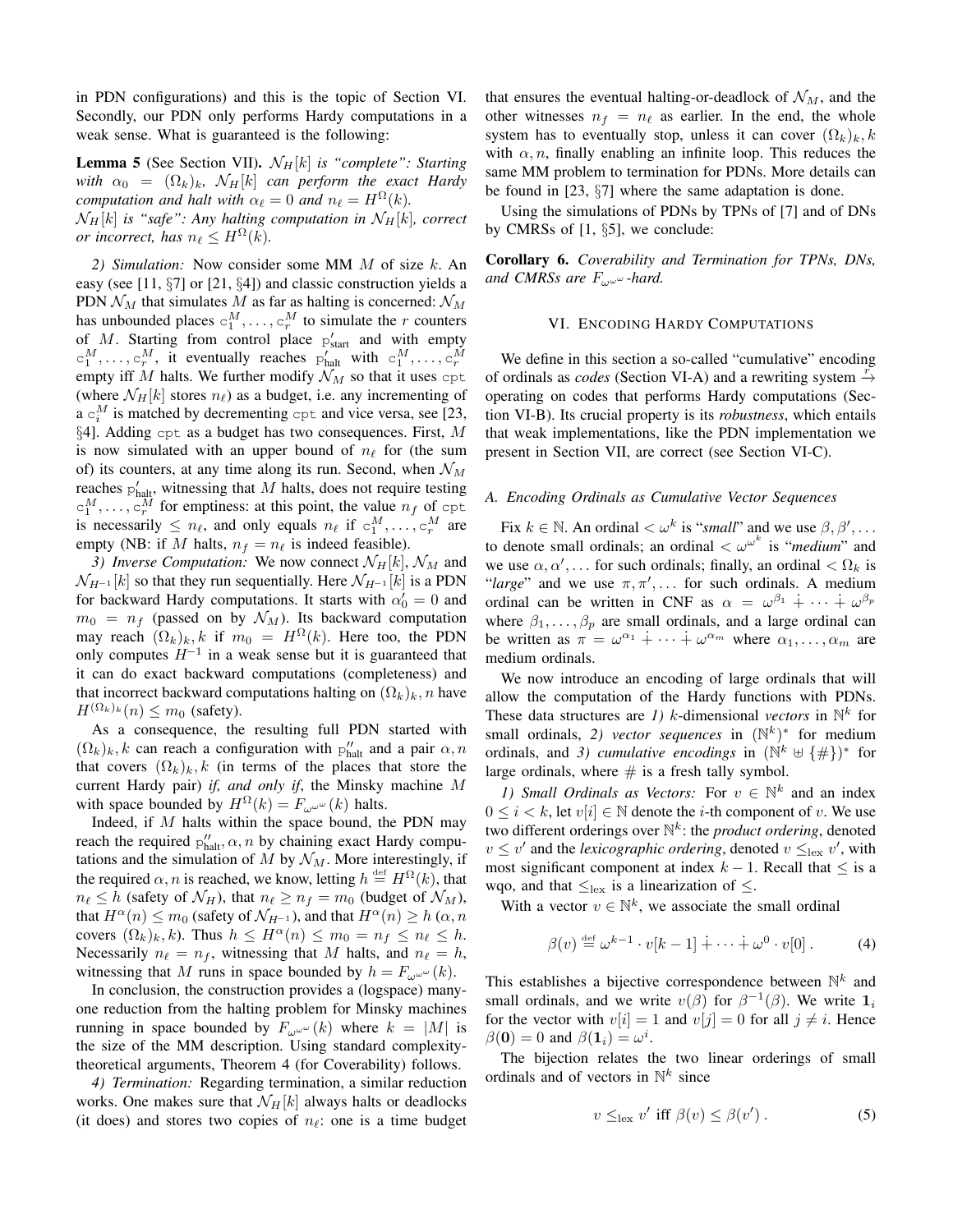*2) Medium Ordinals as Vector Sequences:* With a finite sequence  $\mathbf{V} = v_1 v_2 \cdots v_p \in \mathbb{N}^{k*}$ , we associate the ordinal

$$
\alpha(\mathbf{V}) = \alpha(v_1v_2\cdots v_p) \stackrel{\text{def}}{=} \omega^{\beta(v_1)} + \cdots + \omega^{\beta(v_p)}.
$$
 (6)

This surjective<sup>1</sup> embedding of  $\mathbb{N}^{k*}$  into  $\omega^{\omega^k}$  satisfies  $\alpha(VV') = \alpha(V) + \alpha(V')$ . Write  $\varepsilon$  for the empty sequence in  $\mathbb{N}^{k*}$ . Then  $\alpha(\mathbf{V}) = 0$  iff  $\mathbf{V} = \boldsymbol{\varepsilon}$ , and  $\alpha(\mathbf{V}) = 1$  iff  $\mathbf{V} = \mathbf{0}$ .

**Example 7.** Consider  $k = 2$ :  $\alpha(1_0) = \alpha(\begin{bmatrix} 0 \\ 1 \end{bmatrix}) = \omega^{\beta(1_0)} =$  $\omega^{\omega^0}$ <sup>1</sup> =  $\omega^1 = \omega$ , thus  $\alpha(\begin{bmatrix} 0 & 0 \\ 1 & 1 \end{bmatrix}^2) = \omega \cdot 2$ , while  $\alpha(2 \times 1_0) =$  $\alpha(\begin{bmatrix}0\\2\end{bmatrix}) = \omega^{\omega^0 \cdot 2} = \omega^2.$  $\Box$ 

We order vector sequences with  $\leq_*,$  the sequence extension of  $\leq$ : it is a wqo since  $\leq$  is.

We say that  $\mathbf{V} = v_1 \cdots v_p$  is *pure* if  $v_1 \geq_{\text{lex}} v_2 \geq_{\text{lex}} v_1$  $\cdots \geq_{\text{lex}} v_p$ : restricted to pure vector sequences, the embedding in (6) is bijective since the expression giving  $\alpha$ (V) in Eq. (6) is in CNF. We write  $pure(V)$  for the only pure V' such that  $\alpha(\mathbf{V}) = \alpha(\mathbf{V}')$ : one obtains  $pure(\mathbf{V})$  by removing in  $\mathbf{V} = v_1 \cdots v_p$  any  $v_i$  such that  $v_i \leq_{\text{lex}} v_j$  for some  $j > i$ . Hence  $pure(V) \leq_* V$ .

*3) Cumulative Encodings for Large Ordinals:* Fix a special *tally symbol*  $\#$  and let  $\mathbb{N}_{\#}^{k} \stackrel{\text{def}}{=} \mathbb{N}^{k} \cup \{\# \}$ . A *cumulative ordinal description*, or simple a "code", is a sequence x in  $\mathbb{N}_{\#}^{k}$ . Below we see them as sequences in  $[\mathbb{N}^{k*} \#]^* \mathbb{N}^{k*}$ , i.e. we single out the tally symbols and factor codes under the form

$$
x = \mathbf{V}_1 \# \mathbf{V}_2 \# \cdots \# \mathbf{V}_m \# \mathbf{V}_{\text{rest}} \,, \tag{7}
$$

where the  $V_i$ 's are vector sequences. We extend  $\leq_*$  from vector sequences to codes in the natural way, by requiring that a  $\#$  embeds into a  $\#$ : this is still a wqo.

With x we associate a large ordinal  $\pi(x)$  via the following

$$
\pi(\mathbf{V}_1 \# \mathbf{V}_2 \# \cdots \# \mathbf{V}_m \# \mathbf{V}_{rest}) \stackrel{\text{def}}{=} \omega^{\alpha(\mathbf{V}_1 \mathbf{V}_2 \cdots \mathbf{V}_m)} + \cdots + \omega^{\alpha(\mathbf{V}_1 \mathbf{V}_2)} + \omega^{\alpha(\mathbf{V}_1)}.
$$
\n(8)

The above definition explains why codes are called cumulative. One can also define  $\pi$  inductively by

$$
\pi(\mathbf{V}) = 0, \quad \pi(\mathbf{V} \# x) = \omega^{\alpha(\mathbf{V})} \cdot \pi(x) \dotplus \omega^{\alpha(\mathbf{V})}. \tag{9}
$$

We say that x is *pure* if each  $V_i$ ,  $i = 1, \ldots, m$ , is pure, and if in addition  $V_{rest} = \varepsilon$ . (NB: purity of, e.g.,  $V_1 \# V_2 \#$ , does not guarantee purity of  $V_1V_2$ .) For a code x, the unique pure x' such that  $\pi(x) = \pi(x')$ , denoted  $x' = pure(x)$ , is given by

$$
pure(\mathbf{V}_1 \# \mathbf{V}_2 \# \cdots \# \mathbf{V}_m \# \mathbf{V}_{rest}) =
$$
  
\n
$$
pure(\mathbf{V}_1) \# pure(\mathbf{V}_2) \# \cdots \# pure(\mathbf{V}_m) \# \varepsilon.
$$
 (10)

**Lemma 8.**  $x \leq_* x'$  implies  $pure(x) \leq_* pure(x').$ 

**Lemma 9** (Bijection). Pure codes in  $\mathbb{N}_{#}^{k}$  and large ordinals *in*  $\Omega_k$  *are in bijection by*  $\pi$ *.* 

<sup>1</sup>This is not bijective, e.g. for  $v <_{\text{lex}} v'$ ,  $\alpha(vv') = \omega^{\beta(v)} + \omega^{\beta(v')} =$  $\omega^{\beta(v')} = \alpha(v') (\neq \omega^{\beta(v')} + \omega^{\beta(v)})$ .

If we write  $V(x)$  for the vector sequence obtained by removing all tally symbols from  $x$ , i.e. the result of the projection  $\# \mapsto \varepsilon$  applied to x, then

$$
\pi(x_1 \# x_2) = \pi(pure(V(x_1)x_2)) + \pi(x_1 \#) \tag{11}
$$

**Example 10.** Let  $k > 1$ ; the initial Hardy computation step  $x_0, k \rightarrow x_1, k$  with pure codes  $x_0, x_1$  is defined by

$$
x_0 \stackrel{\text{def}}{=} (\mathbf{1}_{k-1})^k \# ; \qquad \pi(x_0) = (\Omega_k)_k ;
$$
  

$$
x_1 \stackrel{\text{def}}{=} (\mathbf{1}_{k-1})^{k-1} (\mathbf{1}_{k-2})^k \# ; \quad \pi(x_1) = \omega^{\omega^{\omega^{k-1} \cdot (k-1) + \omega^{k-2} \cdot k}}.
$$

# *B. Rewriting of Ordinal Codes*

Let us turn to the encoding of Hardy computations (below  $\Omega_k$ ) as rewriting rules on codes. Such a system should e.g. map  $x_0$  to  $x_1$  in Example 10. It turns out that the bulk of the task when computing Hardy functions lies in computing the elements in the fundamental sequences of limit ordinals.

*1) Limit Ordinals:* Observe that a code denotes a successor ordinal if it is of the form  $\#x$ , as indeed  $\pi(\#x)$  =  $\omega^0 \cdot \pi(x) + \omega^0 = \pi(x) + 1$ . Conversely, a pure code of form  $\mathbf{V}v\# x$  denotes a limit ordinal  $\pi(\mathbf{V}vx) \doteq \omega^{\alpha(\mathbf{V}v)}$  s.t.  $(\pi(\mathbf{V}v\#x))_n = \pi(\mathbf{V}vx) + (\omega^{\alpha(\mathbf{V}v)})_n$ . We want to define a similar mapping  $(.)_n$  from codes to codes s.t.  $\pi((x)_n) = (\pi(x))$ : this mapping essentially needs to treat the head  $\mathbf{V}_n$ .  $\pi(x)$ <sub>n</sub>; this mapping essentially needs to treat the head  $\mathbf{\hat{V}}v$ , which contributes the smallest term  $\omega^{\alpha(Vv)}$  to the encoded ordinal. Several cases arise depending on v:

• if  $v = 0$ , i.e.  $\omega^{\beta(v)} = 1$ , then  $\omega^{\alpha(\mathbf{V0})} = \omega^{\alpha(\mathbf{V})+1}$  verifies  $(\omega^{\alpha(\mathbf{V0})})_n = \omega^{\alpha(\mathbf{V})} \cdot n$ , encoded through

$$
(\mathbf{V0})_n \stackrel{\text{def}}{=} \mathbf{V} \#^n . \tag{12}
$$

Thus we verify

$$
\pi((\mathbf{V0} \# x)_n) \stackrel{\text{def}}{=} \pi(\mathbf{V} \#^n \mathbf{0} x)
$$

$$
= \pi(\mathbf{V0} x) + \omega^{\alpha(\mathbf{V})} \cdot n
$$

$$
= (\pi(\mathbf{V0} \# x))_n.
$$
 (13)

• if  $v \neq 0$  then  $(\omega^{\alpha(\mathbf{V}v)})_n = \omega^{\alpha(\mathbf{V}) + (\omega^{\beta(v)})_n}$  (recall that  $\mathbf{V}v$  is pure) is encoded by

$$
(\mathbf{V}v)_n \stackrel{\text{def}}{=} \mathbf{V}(v)_n \# , \tag{14}
$$

and we need to further distinguish two cases: let  $i \in$  $\{0, \ldots, k-1\}$  be the smallest index with  $v[i] > 0$ . Then  $\beta(v)$  is a successor ordinal if  $i = 0$  and a limit ordinal otherwise, hence the definition

$$
(v)_n \stackrel{\text{def}}{=} \begin{cases} (v - \mathbf{1}_0)^n & \text{if } i = 0, \\ v - \mathbf{1}_i + n \cdot \mathbf{1}_{i-1} & \text{otherwise.} \end{cases}
$$
 (15)

Since every vector in the sequence  $(v)_n$  is  $\lt_{\text{lex}} v$ , this verifies

$$
\pi((\mathbf{V}v \# x)_n) \stackrel{\text{def}}{=} \pi(\mathbf{V}(v)_n \# vx)
$$
\n
$$
= \pi(\mathbf{V}(v)_n vx) \dotplus (\omega^{\alpha(\mathbf{V}v)})_n
$$
\n
$$
= \pi(\mathbf{V}vx) \dotplus (\omega^{\alpha(\mathbf{V}v)})_n.
$$
\n(16)

The definitions (12–16) thus result for a pure  $Vv$  in

$$
\pi((\mathbf{V}v\#x)_n) = \pi((\mathbf{V}v)_nvx) = (\pi(\mathbf{V}v\#x))_n.
$$
 (17)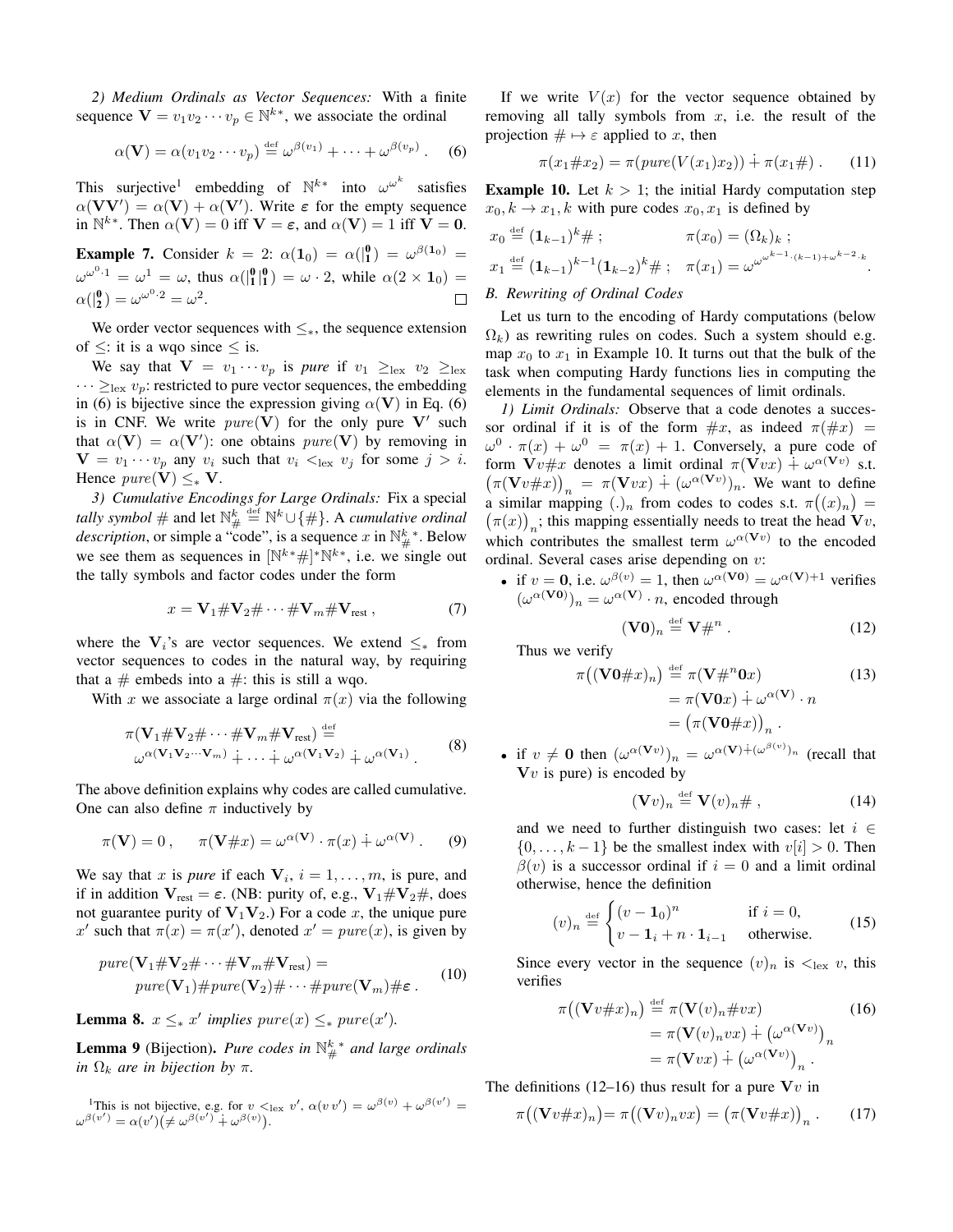2) Rewriting System: We define a set of rewriting rules  $\frac{r}{\rightarrow}$ working on pairs  $(x, n)$  of a code x and a number  $n \in \mathbb{N}$ , that together encode an intermediate stage  $H^{\pi(x)}(n)$  in the course of a Hardy computation.

**Definition 11** ( $\rightarrow$ ). The relation  $x, n \rightarrow y, m$  is given by rules (R1–R2) below.

$$
\#x, n \stackrel{r}{\rightarrow} x, n+1
$$
\n(R1)  
\n
$$
\mathbf{V}v \#x, n \stackrel{r}{\rightarrow} \begin{cases}\n(\mathbf{V}v)_n x, n & \text{if } x = \varepsilon \text{ or } x = v'x' \\
\text{with } v <_{\text{lex}} v' \\
(\mathbf{V}v)_n vx, n & \text{if } x = \#x' \text{ or } x = v'x' \\
\text{with } v' \leq_{\text{lex}} v\n\end{cases}
$$
\n(R2)

Rule (R2) implements the case of limit ordinals and is correct by (17)—the first subcase includes a purification step when  $\pi((\mathbf{V}v)_nvx) = \pi((\mathbf{V}v)_nx)$ —while rule (R1) handles successor ordinals:

**Proposition 12** (Correctness of  $\stackrel{r}{\rightarrow}$ ).  $x, n \stackrel{r}{\rightarrow} y, m$  and  $x$  pure  $imply H^{\pi(x)}(n) = H^{\pi(y)}(m)$ .

*Remark* 13 (Purity is required). A step  $x, n \stackrel{r}{\rightarrow} y, m$  is not always correct when x is not pure: e.g. if  $k = 1$ ,  $\pi(01 \#) =$  $\omega + \omega^{\omega} = \omega^{\omega}$  but  $0 \neq n$ ,  $n \to 0$ ,  $n+1$ ,  $n$ , which encodes  $\omega^{n+1}$ , and  $H^{\omega^{\omega}}(n) = H^{\omega^n}(n) < H^{\omega^{n+1}}(n)$ .  $\Box$ 

It is convenient to work with pure codes in proofs: the oneto-one correspondence between pure codes and ordinals in  $\Omega_k$  yields a one-to-one correspondence between a pair  $(x, n)$ and a snapshot of a Hardy computation  $H^{\pi(x)}(n)$ , allowing to transfer results from Hardy computations to  $\stackrel{r}{\rightarrow}$ .

More importantly, note that Proposition 12 entails the correctness of  $\stackrel{r}{\rightarrow}$  even when applied backwards: we capture both forward and backward Hardy computations with the same rewriting system.

# *C. Robustness of*  $\stackrel{r}{\rightarrow}$

So far, our encoding of ordinals in  $\Omega_k$  and the rewriting system  $\stackrel{r}{\rightarrow}$  can be seen as a (rather convoluted) way of performing forward and backward Hardy computations using sequences of vectors. Their critical interest compared to more basic ordinal encodings is that  $\frac{r}{\rightarrow}$  is *robust*: if instead of computing with x, n we first decrease the configuration in an uncontrolled way to some y, m with  $y \leq_{\ast} x$  and  $m \leq n$ , we obtain a configuration that codes a smaller value  $H^{\pi(y)}(m) \leq H^{\pi(x)}(n)$ . This result is subject to hygienic conditions on  $x, n$  and  $y, m$ ; see Proposition 16 for the exact statement.

*Remark* 14 (Non-Robustness of CNF)*.* Let us pause for a moment and consider a natural encoding  $\chi$  of large ordinals. In this encoding, we use the CNF of the ordinal and separate pure vector sequences with "+" symbols s.t.  $\chi(\mathbf{V}_1 + \cdots + \mathbf{V}_m) \stackrel{\text{def}}{=}$  $\omega^{\alpha(\mathbf{V}_1)} + \cdots + \omega^{\alpha(\mathbf{V}_m)}$ ; e.g.  $p = 1 + 0$  codes  $\chi(p) = \omega^{\omega} + \omega$  for k = 1. However,  $q = 10$  verifies  $q \leq_{\ast} p$  and codes the much larger ordinal  $\chi(q) = \omega^{\omega+1}$ , with  $H^{\chi(p)}(n) = H^{\omega^{\omega} + \omega}(n)$  <  $H^{\omega^{\omega} \cdot (n-1) + \omega^n}(n) = H^{\chi(q)}(n)$  when  $n > 0$ . By contrast, with cumulative codes, "losing" a tally symbol results in the loss of

a summand in the corresponding ordinal, which immediately leads to smaller Hardy values.  $\Box$ 

*a) Trim Codes:* We introduce a restriction on codes that allows to ensure that  $\frac{r}{r}$  behaves as expected, especially when performing backward computations: a pure code x is n*-trim* if, for any vector v occurring in x, there exists  $0 \le i \le k$  s.t.  $v[i] \leq n$  and for all  $0 \leq j < i$ ,  $v[j] = 0$  and all  $i < j < k$ ,  $v[j] \leq n-1$  (this restricts the ordinal  $\beta(v)$ ). A configuration  $x, n$  of  $\frac{r}{r}$  is *trim* if x is n-trim, and a computation  $x_0, n_0 \rightarrow$  $x_1, n_1 \stackrel{r}{\rightarrow} \cdots \stackrel{r}{\rightarrow} x_m, n_m$  is *trim* if every configuration  $x_i, n_i$ is trim. Write  $x', n \stackrel{\text{trim}}{\longrightarrow} x, n$  if  $x \leq_* x'$  and x is n-trim (and thus pure) and call *trimming* the transformation from  $x'$ , n to  $x, n$  (nondeterministic but always possible, e.g. by decreasing vector values in excess, or removing vectors). In particular, trim ⊆≥∗ where we let  $x, n \leq_* x', n' \stackrel{\text{def}}{\Leftrightarrow} x \leq_* x'$  and  $n \leq n'$ . Trimness allows us to focus on particular computations of  $\stackrel{r}{\rightarrow}$ :

Lemma 15. *If* x *is* n*-trim, then there exists a trim computation*  $x, n \stackrel{r}{\rightarrow}^* \varepsilon, H^{\pi(x)}(n)$ .

As our initial code  $x_0$  defined in Example 10 is k-trim, it suffices in the following to consider trim computations, i.e. forward computations in  $\stackrel{rt}{\rightarrow}$  or backward computations in  $\stackrel{rt}{\rightarrow}$  -1, where  $x, n \stackrel{rt}{\rightarrow} y, m \stackrel{\text{def}}{\rightarrow} x, n \stackrel{r}{\rightarrow} y, m$  and  $x, n$  and  $y, m$ are trim. (In other words,  $\stackrel{rt}{\rightarrow} = \stackrel{r}{\rightarrow} \cap \{x, n \mid x, n \text{ is trim}\}^2$ ).

The next proposition states the key monotonicity property of trim computations:

**Proposition 16** (Robustness). Let x, x' be pure codes and  $n' > 0$ *. If x'* is n'-trim and  $x, n ≤_* x', n'$ , then  $H^{\pi(x)}(n) ≤$  $H^{\pi(x')}(n').$ 

*b) Weak Implementations:* The efforts put into defining a robust computation for the Hardy functions pay when one tries to implement them in a "weak" model like PDNs, as we do in Section VII—but this could also be used in other models. By a weak implementation, we mean—as usual in the Petri net literature—an implementation that guarantees

1) *completeness*: it includes the desired behaviour, and

2) *safety*: it might also yield "smaller" results.

In the case at hand, we provide sufficient conditions (see Definition 18) for two relations  $\stackrel{d}{\to}$  and  $\stackrel{b}{\to}$  on configurations to be called *weakenings* of  $\stackrel{r}{\rightarrow}$  and  $\stackrel{r}{\rightarrow}$ <sup>-1</sup>. The conditions will be easy to check on the actual implementation by PDNs of Section VII, and they entail:

**Theorem 17** (Weak Implementations). *If*  $\stackrel{d}{\rightarrow}$  *is a weakening*  $of \overset{r}{\rightarrow}$  *and*  $\overset{b}{\rightarrow}$  *a* weakening of  $\overset{r}{\rightarrow}$ <sup>-1</sup>, then

- 1) *For any*  $n_0$ -trim  $x_0$ ,  $x_0$ ,  $n_0 \stackrel{d}{\rightarrow} * \varepsilon$ ,  $H^{\pi(x_0)}(n_0)$  *and*  $\varepsilon, H^{\pi(x_0)}(n_0) \stackrel{b}{\rightarrow}^* x_0, n_0.$
- 2) If  $x_0$  is  $n_0$ -trim and  $x_0$ ,  $n_0 \stackrel{d}{\rightarrow} \varepsilon$ , n then  $n \leq H^{\pi(x_0)}(n_0)$ , and if  $\varepsilon$ ,  $m \xrightarrow{b}^* x$ ,  $n$ , then  $H^{\pi(x)}(n) \leq m$ .

Note that these are exactly the two properties required in the main proof of Section V from the PDNs  $\mathcal{N}_H[k]$  and  $\mathcal{N}_{H^{-1}}[k]$ . Here are our sufficient conditions: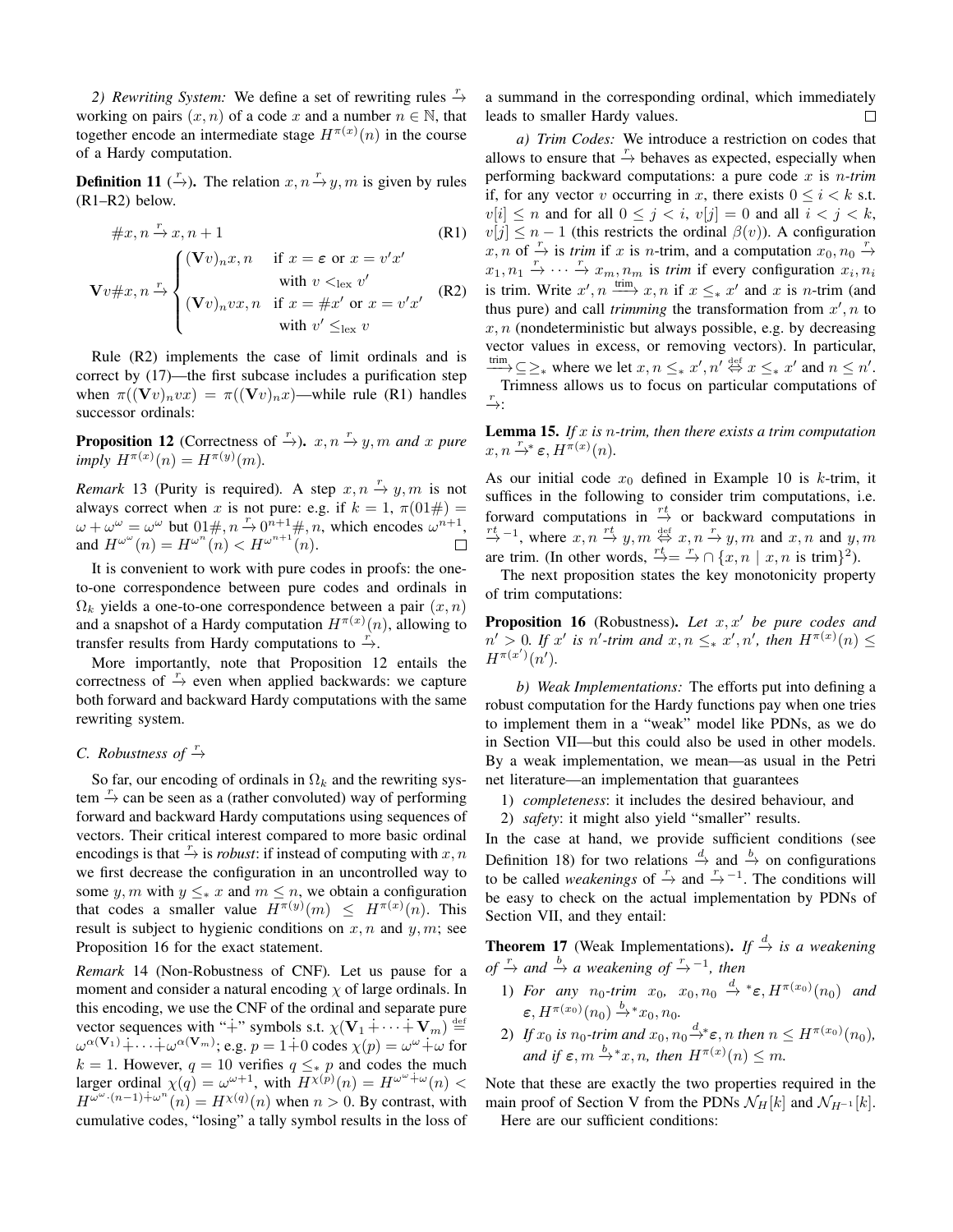**Definition 18** (Weakenings). A relation  $\frac{d}{dx}$  on codes is a *weakening* of  $\frac{r}{r}$  if  $\frac{rt}{r}$   $\subseteq$   $\frac{d}{r}$   $\subseteq$   $\geq$   $\frac{r}{r}$ ;  $\frac{r}{r}$ ;  $\frac{rt}{r}$ ;  $\frac{r}{r}$ ;  $\frac{r}{r}$ . Similarly, a relation  $\stackrel{b}{\rightarrow}$  is a *weakening* of  $\stackrel{r}{\rightarrow}$ <sup>-1</sup> if  $\stackrel{rt}{\rightarrow}$ <sup>-1</sup> ⊆  $\stackrel{b}{\rightarrow} \subseteq \geq_*, \stackrel{\text{trim}}{\longrightarrow}; \stackrel{rt}{\rightarrow}^{-1}; \geq_*, \stackrel{\text{trim}}{\longrightarrow}.$ 

*Proof of Theorem 17:* For (1), by Lemma 15, for an  $n_0$ -trim  $x_0, x_0, n_0 \stackrel{r}{\rightarrow}{}^* \varepsilon, H^{\pi(x_0)}(n)$  implies  $x_0, n_0 \stackrel{rt}{\rightarrow}{}^*$  $\epsilon, H^{\pi(x_0)}(n)$  and  $\epsilon, H^{\pi(x_0)}(n)$   $\left(\stackrel{rt}{\to} -1\right)^* x_0, n_0$  since  $\epsilon$  is  $(H^{\pi(x_0)}(n))$ -trim.

For (2), we reconstruct step by step pieces of a computation of  $\stackrel{rt}{\to}$  or  $\stackrel{rt}{\to}$ -1. For  $\stackrel{d}{\to}$ , if  $x, n$  is trim and  $x, n \geq_{*} x', n' \xrightarrow{\text{trim}}$  $x'', n'' \stackrel{rt}{\rightarrow} y'', m'' \geq_* y', m' \stackrel{\text{trim}}{\longrightarrow} y, m$ , then

$$
H^{\pi(x)}(n) \ge H^{\pi(x'')}(n'')
$$
 (by Prop. 16)

 $= H^{\pi(y'')}$ (by Prop.  $12$ )

$$
\geq H^{\pi(y)}(m)\,,\qquad\qquad\text{(by Prop. 16)}
$$

from which a simple induction yields the result.

Similarly for  $\stackrel{b}{\rightarrow}$ , if y, m is trim and y,  $m \geq_{*} y'$ ,  $m' \stackrel{\text{trim}}{\longrightarrow}$  $y'', m'' \stackrel{rt}{\rightarrow} ^{-1}x'', n'' \geq_* x', n' \xrightarrow{\text{trim}} x, n$ , then

$$
H^{\pi(y)}(m) \ge H^{\pi(y'')}(m'')
$$
 (by Prop. 16)

$$
=H^{\pi(x'')}(n'')
$$
 (by Prop. 12)

$$
\geq H^{\pi(x)}(n)\,,\qquad\qquad\text{(by Prop. 16)}
$$

and we proceed again by induction.

# VII. PETRI DATA NET IMPLEMENTATION

We explain in this section how to construct  $\mathcal{N}_H$  and  $\mathcal{N}_{H^{-1}}$ , the PDNs that we announced and used in Section V. They transform pairs x, n via a relation  $\stackrel{d}{\to}$  (or  $\stackrel{b}{\to}$  for  $\mathcal{N}_{H^{-1}}$ ) that is a weakening of  $\stackrel{r}{\rightarrow}$  (resp., of  $\stackrel{r}{\rightarrow}$  -<sup>1</sup>) so that Theorem 17 is a proof of Lemma 5. We have to explain how to represent pairs  $x, n$  in a PDN, how to transform them correctly, and to engineer definitions for  $\stackrel{d}{\rightarrow}$  and  $\stackrel{b}{\rightarrow}$  that are both simple enough for PDN implementability, but rigorous and complete enough to fulfil the requirements of Definition 18. One can loosely describe  $\stackrel{d}{\rightarrow}$  and  $\stackrel{b}{\rightarrow}$  as "trying to perform  $\stackrel{r}{\rightarrow}$  or  $\stackrel{r}{\rightarrow}$  -1 on codes, tolerating decreases (wrt  $\leq_{\ast}$ ) on x and n, all the while trimming  $x$  regularly because Definition 18 requires it." The PDNs are highly nondeterministic (unlike  $\rightarrow$ ) and may deadlock, but this is not a concern.

What makes PDNs relatively powerful is that they can make weak copies of a counter and even of a sequence, and they can use these weak copies for bounding the number of times a loop is executed ("weak control"). We designed codes and robustness precisely to fit this weak computational power.

In the rest of this section we explain how codes are represented in a PDN (Section VII-A) and how to perform trimming. Due to lack of space, the definitions and the implementation of  $\stackrel{d}{\rightarrow}$  and  $\stackrel{b}{\rightarrow}$  can be found in the full version of the paper, but all the main implementation ideas are already present with the trimming process.

# *A. Encoding Configurations of*  $\frac{r}{\rightarrow}$  *in a PDN*

The weak implementation of Hardy computations has to maintain a PDN representation of a code/counter pair  $x, n$ .

*1) Counter:* The counter n is represented via two places cpt and cpt.id. Place cpt.id is an identity place for relevant tokens: the *current value of the counter* will be the number of tokens in cpt whose identity match cpt.id.

2) *Code:* For a code x of length l, distinct identities  $I_1$  <  $\ldots$  <  $I_l$  identify each item in x. Every item of the code is identified by a unique identity, and the ordering of identities lets one recover the code. All the identities that have been used for items of the current *and past* codes are stored in two places, vect and tally, letting one distinguish between vector and  $#$ occurrences in x; note that each  $#$  occurrence has a different identity. The representation of a vector  $v$  identified by some  $I$ in a code is done via places  $c_0, \ldots, c_{k-1}: v[i]$  is the number of tokens in  $c_i$  with identity  $I$ .

Identities evolve during a computation. In order to prevent tokens with now irrelevant identities from disturbing the computation,  $\mathcal{N}_H$  uses two identity places, low and high. We make sure that at any time each of these two places contains a single token, and we just write low or high to denote the identity carried by that single token. Initially, one has cpt.id  $\langle$  low  $\langle$  high and the identities  $I_1, \ldots, I_l$  for the (current) code are exactly those with  $l \circ w < I < h$ igh; other identities are irrelevant for  $x$ .

When simulating an  $\stackrel{r}{\rightarrow}$  step (and except in simple cases), cpt.id is decreased, high is increased and low is set to the previous value of high. Thus tokens with (now) irrelevant identities will never match the current value of cpt.id nor belong to the open interval  $(\text{low, high})$ .

## *B. Counter Duplication*

In most cases,  $\stackrel{r}{\rightarrow}$  requires that we iterate some operation at most *n* times (or  $n-1$ , or ...) where *n* is the current value of the counter. In  $\mathcal{N}_H$  this is systematically done in a modular way by first *duplicating the counter* and then *consuming the tokens of the duplicate*, thus controlling the number of iterations.

For this,  $\mathcal{N}_H$  uses two places, dpt and dpt.id, where it stores duplicates of the tokens in cpt and cpt.id. The net of Fig. 2 depicts the duplication.<sup>2</sup> Transition  $dp_1$  performs the identity updating:  $\text{cpt}$  . id acquires a smaller identity  $\text{c}' < \text{c}$ while dpt.id is updated with the previous identity of cpt.id, namely C. Then transition  $dp_2$  transfers the tokens of cpt (corresponding to the previous identity of the counter D) both to the original counter and to the duplicated counter. Transition

<sup>&</sup>lt;sup>2</sup> We rely on the standard graphical depiction of enriched nets and use (pictures of) Petri nets where arcs connected to a transition  $t$  are labelled with bags of variables that must be instantiated by ordered identities. The number of these variables is exactly  $|cons(t)|$  and the ordering of the corresponding identities is carried by the transition. For concision and readability, it is convenient to allow orderings of the variables that are not total: this stands for all possible linearizations. We also use graphical conventions for better readability: *control* places containing black tokens are greyed or filled somehow, *identity* places containing at most one token per identity are represented by simple circles, and the other places, used for counters or general storage, are represented by double circles.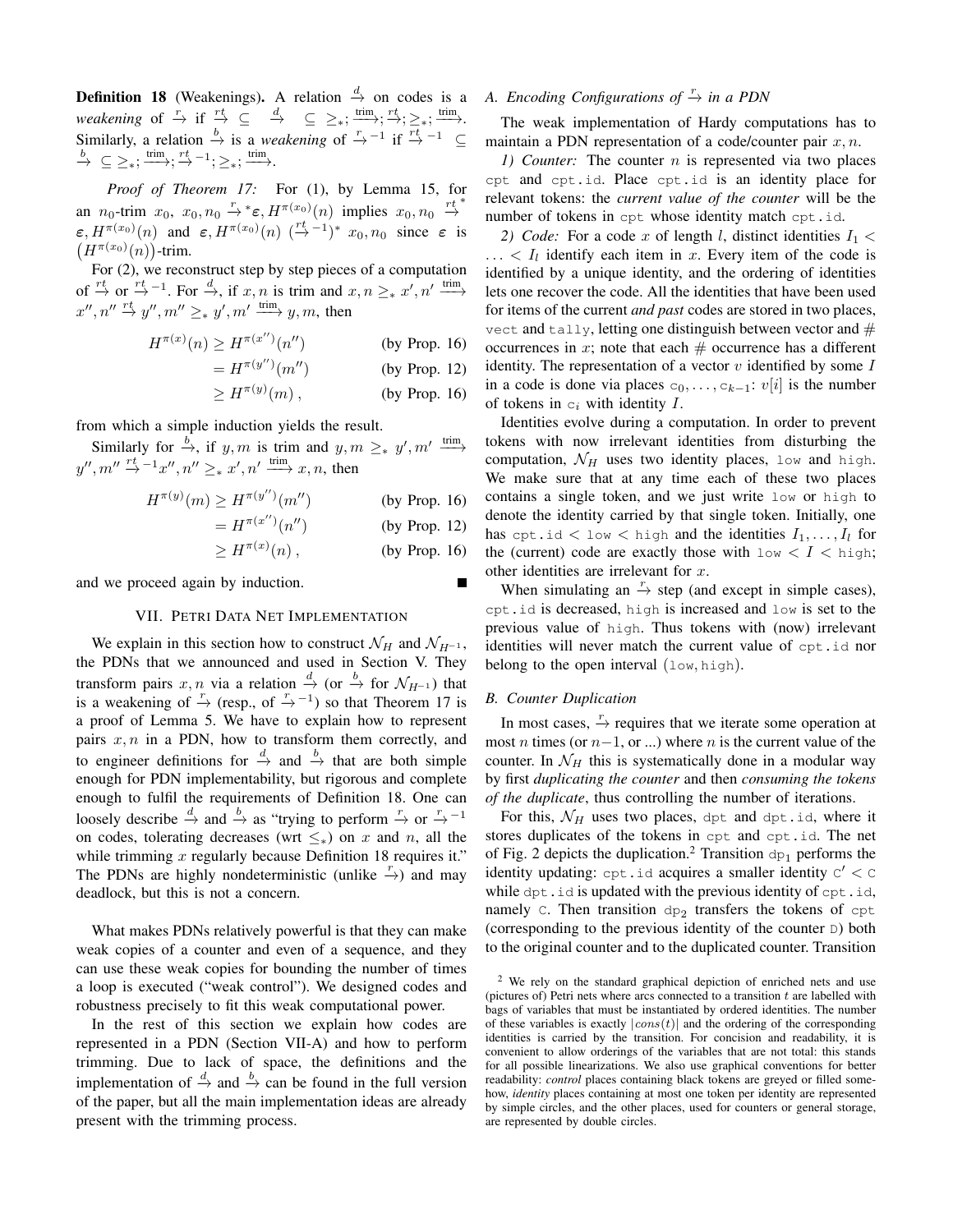

Fig. 2. Duplication of the counter value.



Fig. 3. Copying the first vector (case  $i$ ).

 $dp_3$  stops the process, and is slightly modified if we need to put  $n-1$  rather than n in dpt. (In order to avoid a special case for the first duplication, the initial marking has dpt empty and dpt.id with the same identity as cpt.id.)

This simple mechanism must be refined for the loops in the trimming process (see below) where the value of  $n$  is used to control that every component of a vector in the code is  $\le$  (some value related to) *n*. Here one cannot just iterate the previous mechanism: since every duplication possibly decreases  $n$  and could violate the property already established for previous components. A more elaborate implementation is required:  $\mathcal{N}_H$  uses a second auxiliary counter ept and ept.id (initialised using dpt and dpt.id) for such multiple controls (as in Fig. 3). In order to avoid a clash of identities for counters, at every initialisation of ept, the new identity of dpt.id, namely  $D'$  is selected by the guard  $C < D' < D$ where  $D$  and  $C$  are the current identities of dpt.id and cpt.

## *C. Weak Trimming*

During most weak rule applications, a trimming is performed *on-the-fly* while the exact rule is simulated, i.e. we actually weakly implement  $\stackrel{rt}{\rightarrow}$  and its inverse. This trimming consists in implementing  $\geq$ <sub>\*</sub>;  $\xrightarrow{\text{trim}}$  during the selection and copy of the rule left-hand side and is simultaneously ensured from the rule right-hand side: it turns a configuration  $t, n$  into another one  $t', n' \leq_* t, n$  which is trim and pure.

- $\mathcal{N}_H$  first duplicates the counter cpt, yielding a new value  $n' \leq n$  (see Fig. 2). Below we assume that this stage is already passed.
- $\mathcal{N}_H$  scans (in increasing order) relevant identities (the ones in vect or sharp, between low and high), purifies the code and copies it beyond high as we explain.
- It purifies, one at a time, sequences separated by  $\#s$ .
- When copying a vector sequence, the first vector is copied but also duplicated in auxiliary places  $d_0, \ldots, d_{k-1}$  interpreted as the  $c_i$ 's. The remaining vectors are also copied and duplicated. Purity is enforced by checking that any (copy of a) vector is lexicographically below the previous vector, as stored in  $d_0, \ldots, d_{k-1}$ .
- Finally, both vectors should fulfil the trimming constraint: for some  $i < k$ ,  $v[i] \leq n$ , and  $v[j] < n$  when  $j > i$ , and  $v[j] = 0$  when  $j < i$ .

*1) Controlling Trimming:* Let us detail how this is controlled.  $\mathcal{N}_H$  uses three additional identity places: from, to and with. The current item's identity is from, its copy after trimming has the new identity to, and the purification of a vector requires comparisons with the previous vector in the sequence, whose identity is recorded in with, letting one select the appropriate tokens in  $d_0, \ldots, d_{k-1}$ . Fig. 4 describes the overall control of this process, started by beg.pur, looping, and concluded by end.pur. The body of the loop copies one vector sequence followed by a  $#$ . If non empty, the sequence has just one vector, or more, requiring two different treatments. For readability, the labeling of the crucial transitions is specified in the lower part of the picture:

- At start, beg.pur produces identity tokens in from and to within the appropriate intervals (wrt. low and high), guessing the identity of an item to be copied.
- When the treatment ends, end.pur updates low and high to their new value.
- After copying the *first* vector, efirst guesses a new identity (to be copied) in from and a new (target) identity in to, while recording the current identity in with.
- After copying a *remaining* vector, erem guesses fresh identities from and to, and updates the recorded identity in with.
- csharp copies  $a \#$  symbol, consuming a token in sharp with identity from and producing a token with identity to (while updating from and to as usual).

Observe that a bad guess in from can lead to deadlock but no infinite looping is possible (as required by the proof of Theorem 4).

*2) Copy of a Vector Sequence:*

*a) First Vector:* First, in order to guarantee a trim representation, the copy of the first vector non deterministically selects a component  $i$ , which is allowed to be less than or equal to n. The rest of the process is depicted in Fig. 3. It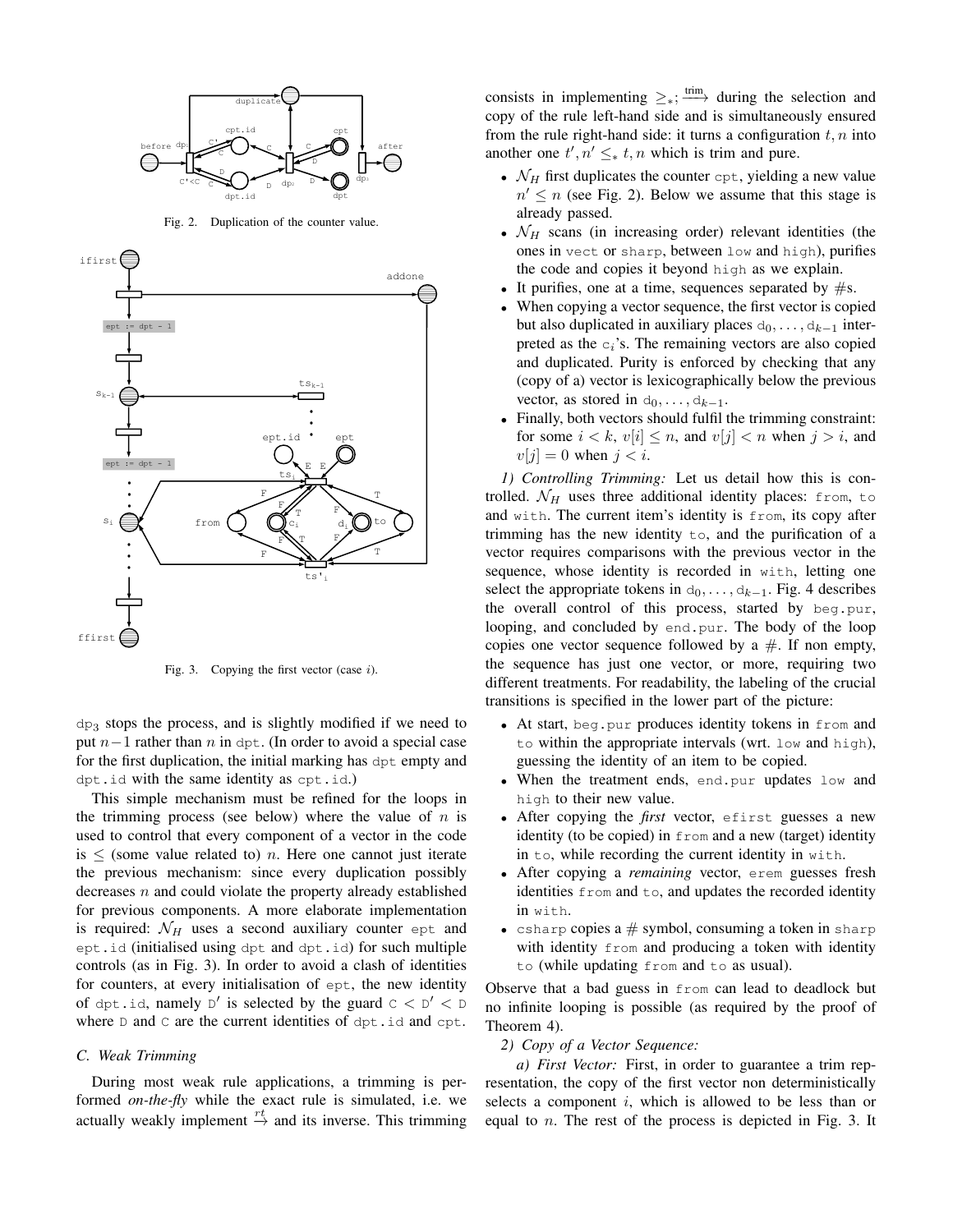

Fig. 4. Control part of the trimming phase.

consists for  $j > i$  in:

- setting the auxiliary counter ept to dpt;
- "updating" tokens in place  $c_i$  from identity F to identity n, and at the same time in memorising the transferred tokens in place  $d_i$  for  $j > i$ . With the help of the counter ept, at most  $n - 1$  tokens are transferred. This is performed by transition  $ts_i$ .

We then perform the same transfer for component  $i$ , but allow one more token thanks to the firing of transition  $\text{ts}'_i$ . No token is transferred for any component  $j < i$ .

*b) Remaining Vectors:* For the sake of readability, we do not represent the management of trimming, which is performed as with the first vector, but rather focus on the purity of the vector sequence.

Let us call  $v$  the vector to be copied (identified by variable F),  $v''$  the last vector that has been copied (identified by W) and  $v' \leq v$  the vector to be copied (identified by  $\tau$ ). In order for  $v'$  to be lexicographically smaller than  $v''$  it must satisfy:

- either for all  $i, v'(i) \leq v''(i)$
- or there exists some i s.t. for all  $j > i$ ,  $v'(i) \le v''(i)$  and  $v'(i) \leq v''(i) - 1.$

Then the simulation non deterministically selects one of these cases. The purity check is thus largely similar to the trimming one: copying is limited by some values, depending on W and cpt.

Observe that one of the possible results of weak trimming is (exact) trimming of the code, and that the other ones are trimmings of a weaker code.

### VIII. ON WELL-STRUCTURED LANGUAGES

Well-structured transition systems can be seen as language acceptors (or generators). For M a class of WSTS models, e.g. M = the Data Nets, let  $\mathbb{L}(\mathbb{M})$  be the class  $\{L(M) \mid M \in$  <sup>M</sup>} of languages (nondeterministically) accepted by systems in M when their transitions carry labels, possibly  $\varepsilon$ , over some alphabet, and when the set of "final", or "accepting", states is *upward-closed*. Geeraerts et al. [17] shows convincingly that this notion of *well-structured languages* (WSL), also called *coverability languages*, is most relevant.

A series of recent papers (see [17, 1, 8] and the references therein) successfully use WSLs as a tool for comparing the descriptive power of varied WSTS models, showing equivalence, e.g. of PDNs and TPNs, or, separating them from the less expressive LCSs (lossy channel systems) or APNs (affine Petri nets [15]).

It turns out that the simulation we develop in this paper (and the matching complexity upper bounds) leads to a (relative but) precise characterisation: Let  $L_0 = \{w \#^n | n = |w|\}$  collect all words (over a two-letter alphabet) equipped with a length witness:  $L_0 \subseteq (a+b)^* \#^*$  is deterministic context-free.

# Theorem 19.

1)  $L \in \mathbb{L}(\text{PDN}) (= \mathbb{L}(\text{TPN}) = \mathbb{L}(\text{DN})$  *implies*  $L \in$  $\bigcup_{k \in \mathbb{N}} \text{TIME}(F_{\omega^{\omega^k}}(n)).$ 2)  $\overline{L} \in \bigcup_{k \in \mathbb{N}}$   $\text{Time}(F_{\omega^{\omega^k}}(n))$  *implies*  $L \cap L_0 \in \mathbb{L}(\text{PDN})$ .

The proof relies on the possibility of simulating a spacebounded MM. Using the simulations in [10, 23] and the upper bounds in [13, 22] we derive in a similar way:

**Theorem 20.** *For any*  $L \subseteq L_0$ *:* 

1)  $L \in \bigcup_{k \in \mathbb{N}} \text{Time}(F_{\omega^k}(n))$  *iff*  $L \in \mathbb{L}(\text{LCS})$ . 2)  $L \in \bigcup_{k \in \mathbb{N}}^{\infty}$  TIME $(F_k(n))$  *iff*  $L \in \mathbb{L}(APN)$ .

This immediately entails separation results like  $\mathbb{L}(APN) \subseteq$  $\mathbb{L}(LCS) \subseteq \mathbb{L}(PDN)(=\mathbb{L}(TPN) = \mathbb{L}(DN))$  and the noncollapse of hierarchies like { $\mathbb{L}(\mathbf{k}\text{-PDN})\}_{k\in\mathbb{N}}$ , { $\mathbb{L}(\mathbf{k}\text{-LCS})\}_{k}$ and  $\{L(k-APN)\}_k$  where k-DN, k-APN and k-LCS restrict